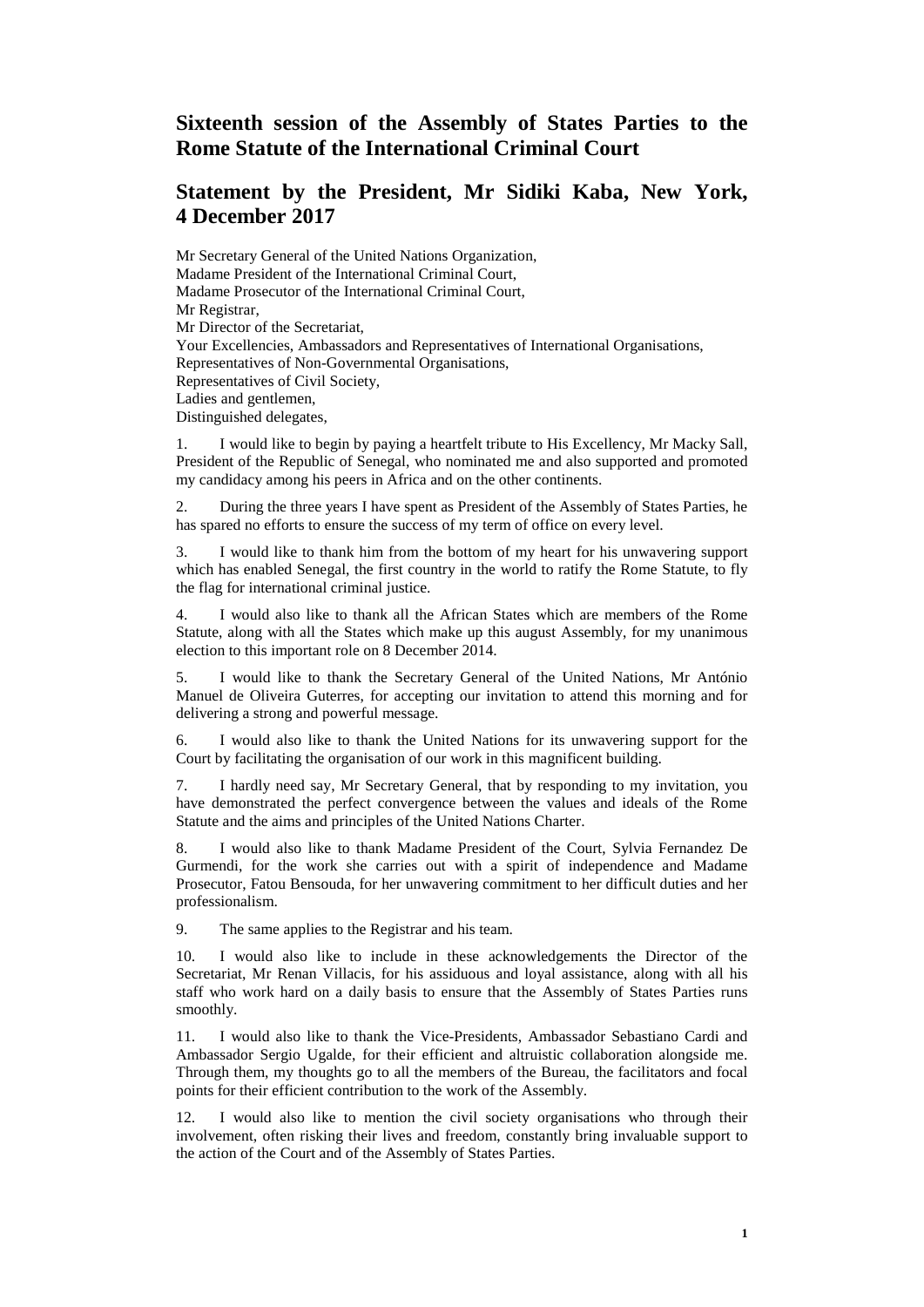13. Now is the time to congratulate the Coalition for the ICC with its two thousand five hundred (2500) NGOs, headed by our friend William R. Pace, who has worked so hard since 1995 to bring the Court into being and for it to acquire its independence.

14. I would also like to pay tribute to the important role of the International Criminal Court Bar Association (ICCBA) in terms of safeguarding the rights of the defence.

Ladies and gentlemen,

15. I have just returned from Abidjan, where the fifth African Union-European Union summit was held whose central theme was "Investing in youth for a sustainable future".

16. The situation of migrants in Libya was strongly condemned. In particular there were calls for an independent investigation to be opened for crimes against humanity under the aegis of the African Union Commission and also the European Union Commission and for the alleged identified perpetrators to be prosecuted.

17. The smuggling of human beings is repugnant and unacceptable. It is a throwback to the long and painful memory of Africans affected by seven centuries of slavery and colonisation.

18. The sale of African migrants in Libya which is happening before our very eyes is a concern for universal consciousness.

19. This criminal practice requires an urgent and firm response by the international community to ensure that this shameful situation at the dawn of the  $21<sup>st</sup>$  century ceases once and for all.

20. However, the African nations must take their full share of responsibility for this tragedy.

21. It is up to them to repatriate their children and to snatch them from the grasp of migrant smugglers. Similarly, they need to offer their young people a better future by ensuring that they receive good education and decent training, and by providing decent jobs.

22. They must make progress along the path of sustainable development to avoid young people dying in the hot desert sands or in the Mediterranean Sea, which has become a marine graveyard.

23. I call upon all States to ratify and implement the United Nations Convention on transnational organized crime, adopted by resolution 55/25 of the UN General Assembly on 15 November 2000, along with its additional protocol on trafficking in persons of 15 November 2000, which has been in force since 25 December 2003.

24. Such a decision would send a strong signal to express our shared desire to combat this dreadful scourge which is an affront to human dignity and which is likely to constitute a crime against humanity.

Ladies and gentlemen,

25. The resurgence of human trafficking and slavery in the modern world should strengthen our collective commitment to promote and defend the legal and moral values enshrined in the Rome Statute of the International Criminal Court and also in the UN **Charter** 

26. We also need to see collective and determined mobilisation to combat violent extremism which is blindly destroying innocent human lives and which often leads to mass violations of human rights. Violations of this nature can also constitute crimes against humanity which fall under the competence of the Rome Statute.

27. I call upon all States to work towards the universality of the Court. This requires universal ratification of the Rome Statute and for its standards to be incorporated into national legal systems.

28. I am delighted that the State of Palestine and El Salvador both ratified the Rome Statute on 2 January 2015 and 3 March 2016 respectively.

29. There is no doubt that there will soon be further ratifications.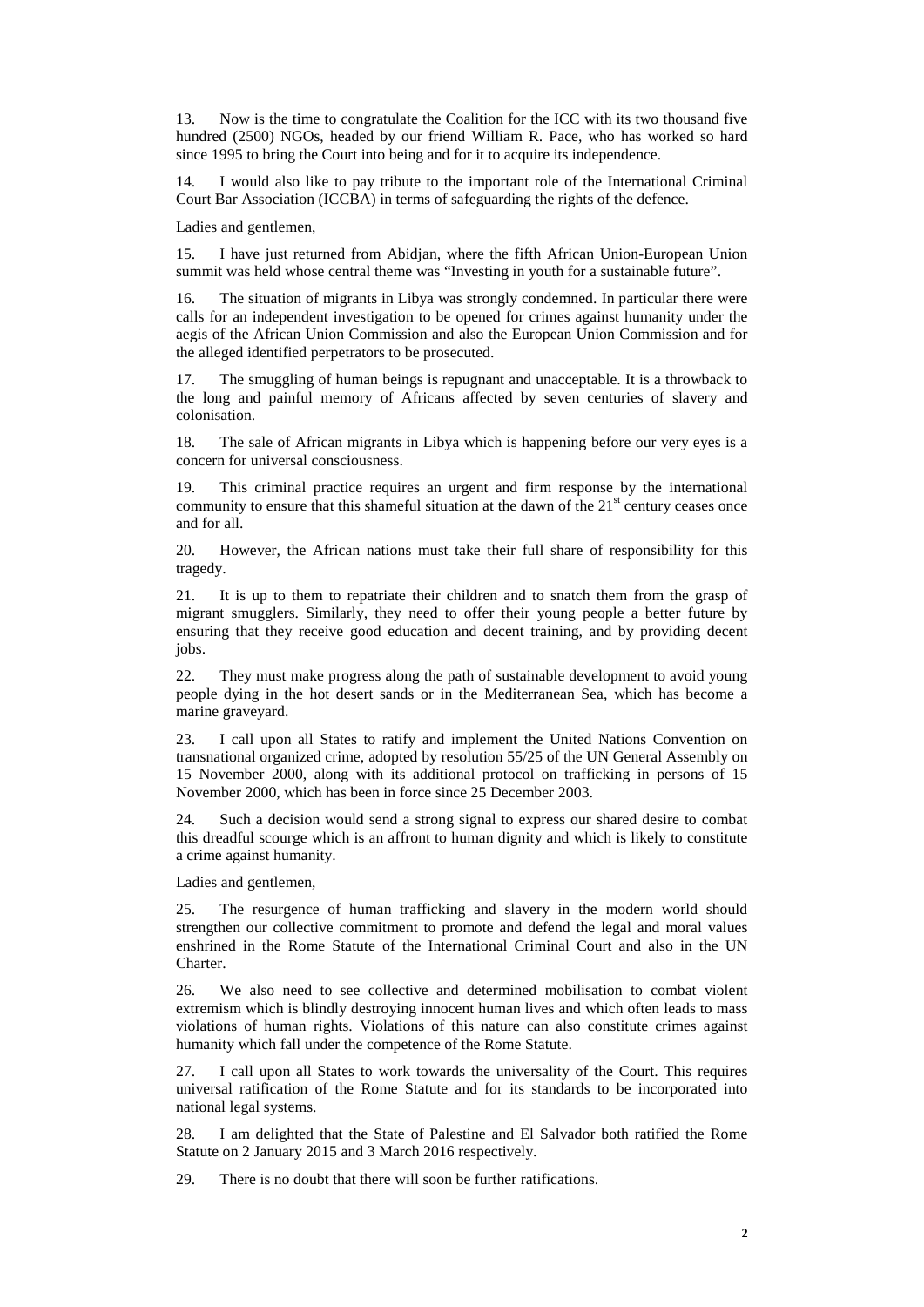30. It is also necessary to strengthen the cooperation of States with the Court to ensure its effectiveness, credibility and independence.

31. Without such cooperation, the Court would simply be a fragile giant deprived of resources. It has no police, gendarmerie or army of its own.

32. Complementarity has to be developed. We must always bear in mind the fact that the International Criminal Court is only a court of last resort. Justice should be administered at a national level before it is administered at an international level.

33. Judicial sovereignty must be exercised at a national level first and foremost.

34. It is therefore up to the States to try in situ the alleged perpetrators of the most serious crimes committed on their territory.

35. The Court will only intervene when a State is clearly unable or unwilling to prosecute.

36. Complementarity requires us to strive to strengthen the capabilities of actors in the judicial systems, namely prosecutors, judges, lawyers, court clerks, bailiffs, the security forces - in short all those who play a part in the sound administration of justice.

37. National courts must be in a position to guarantee the conditions for a fair trial for all accused persons.

38. In this regard, the rights of the defence must be scrupulously complied with to satisfy international standards.

39. It is also necessary to ensure that victims are entitled to fair reparations for the harm they have suffered.

40. With this in mind it is necessary to support the ICC's Trust Fund for Victims by ensuring it has sufficient resources effectively to carry out its activities. I would like to issue a solemn appeal to all States to support the Fund.

41. We must continue to improve the Court's relationship with all States, and in particular African States, some of which have denounced the selective justice and the judicial imperialism of the International Criminal Court.

42. The reality is far more complex but we must listen to Africa and examine to what extent its criticisms are well-founded. Africa also forms the largest regional group with 33 States Parties. We need to address the recurrent criticism of a two-speed justice which is allegedly exercised for the benefit the strongest and to the detriment of the weakest.

43. In order to achieve this, the Office of the Prosecutor has to be given all the necessary resources (financial, human and logistical) to ensure that it can carry out investigations everywhere. In particular so that it can prosecute, where necessary, without distinction, nationals from every region in the world who are involved in perpetrating the most serious crimes under the Rome Statute.

44. This new reality will undeniably change negative perceptions of the Court. Africa will no longer feel that it is the Court's only target.

Ladies and gentlemen,

45. 2016 was a decisive turning point for the issue of the crime of aggression, since five (05) States (Chile, El Salvador, Iceland, the Netherlands and the State of Palestine) ratified the amendments pertaining to the crime of aggression.

46. Since the State of Palestine was the 30th country to ratify the amendments, the threshold of 30 ratifications required to activate the Court's jurisdiction over the crime of aggression has now been reached.

47. It is therefore for the Assembly of States Parties to take a decision in this regard.

48. Now is the time to call upon you all to work unreservedly and wisely to secure a consensual activation of the Court's jurisdiction over the crime of aggression.